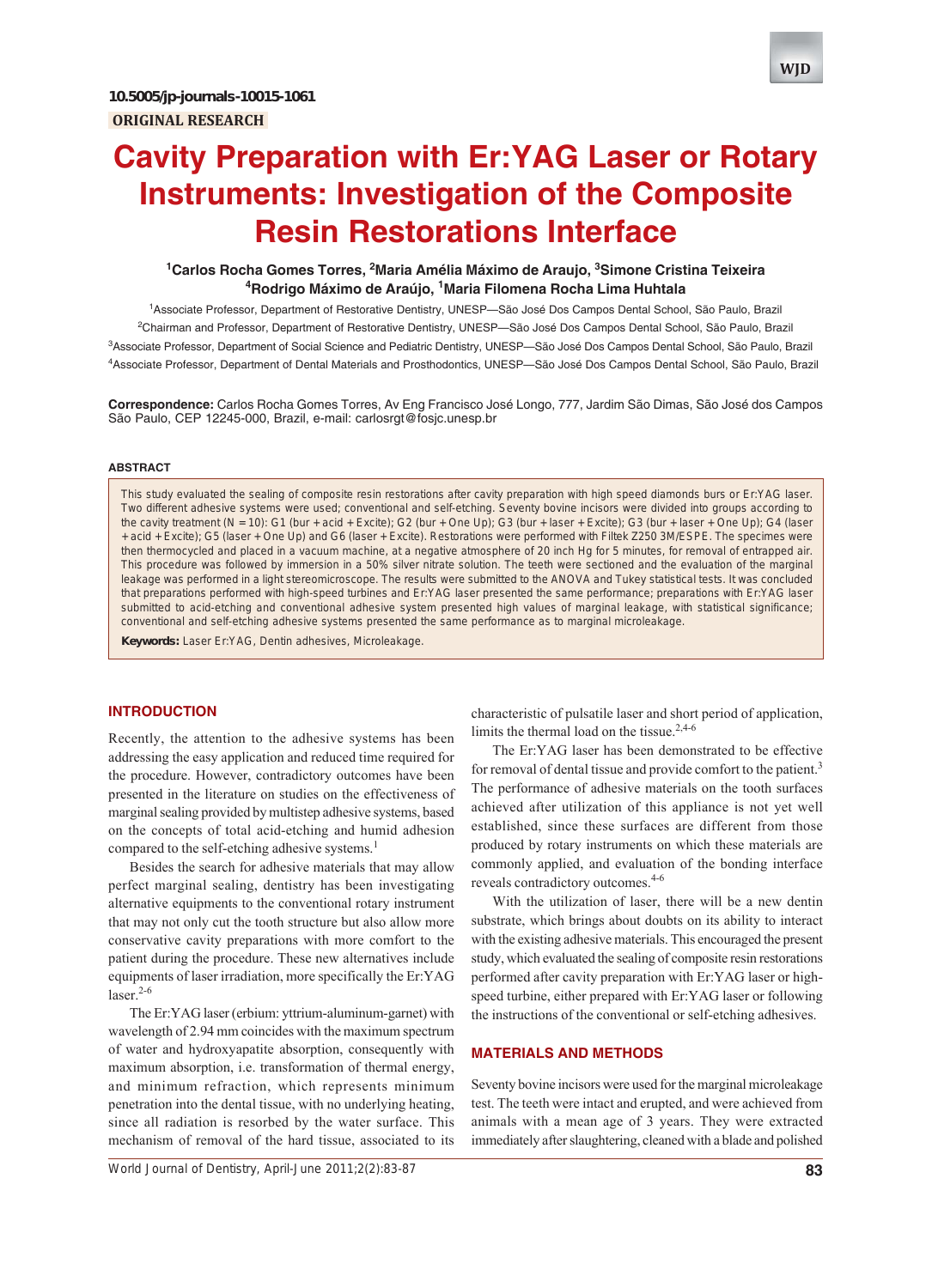with pumice, water and a rotary brush. Then they were analyzed in a stereomicroscope (Stemi 2000-C, Carl Zeiss Jena) and the teeth selected were sectioned with a carborundum disk at highspeed lathe (Nevoni). The pulp tissue was removed with Kerr files via the apex, and the pulp chamber was irrigated with distilled water. Until utilization, the teeth were immersed in distilled water and kept in a freezer at  $18^{\circ}$ C.<sup>7</sup> Before preparation of the cavities, the teeth were placed in a silicone mold for embedding, and part of the root was embedded in acrylic resin for achievement of a proper base for fixation.

The specimens were divided into two groups:

*Group 1* (40 teeth)—a specific device for cavity preparations was used, which comprised a high-speed turbine connected to a microscope base modified for standardization of the cavity preparations, with 3 mm in mesiodistal direction, 3 mm in incisal-apical direction and 1.5 mm in depth, at the cementoenamel limit. Diamond burs no. 1090 were used under thorough cooling and were replaced at every five preparations.

*Group 2—*with a view to achieve cavity dimensions as those of group 1, an adhesive tape was placed on the tooth surface (sealer tape – Metalúrgica Barlei) with a standardized perforation similar to the dimensions of the preparations performed in group 1. The Er:YAG laser – Kavo III, of high energy and wavelength of 2.94 μm, was placed at 12 mm from the tooth surface, with 400 mJ of energy/pulse and 4 Hz of frequency, yielding an energy density of 133.33 J/cm<sup>2</sup>. Ablation was performed until the dimensions were reached. The depth of the preparation was constantly checked with a millimeter probe.

In both groups, part of the specimens received the adhesives as recommended by the manufacturers, whereas some modifications in the application technique were used for the other teeth, as follows:

For group 1, the adhesive systems were applied on 20 teeth following the manufacturer's instructions; the other 20 specimens were prepared with Er:YAG laser with low energy density (60 mJ/10 Hz) on the entire cavity, followed by application of the same adhesive systems, except for the step of total acid-etching.

For group 2, after cavity preparation with laser, 20 specimens received the same adhesive systems as group 1, following the manufacturer's instructions, and the remaining 10 specimens received the Excite adhesive system without accomplishment of total acid-etching. There was no need to repeat the other subgroup because of utilization of the selfetching adhesive One Up (Flow Chart 1).

After application of the respective adhesive systems, the cavities were restored by insertion of the universal hybrid composite resin (Z250-3M/ESPE), shade A2, in two oblique increments, light-cured for 20s each.

After completion of restorations, the teeth were immersed in distilled water, kept in a bacteriological oven at 37°C for 24 hours, then finished and polished with sequential Sof-Lex disks (3M), followed by thermocycling of the specimens, adding up to 800 cycles (30 seconds at  $5^{\circ}$ C and 30 seconds at  $55^{\circ}$ C  $\pm$  2 $^{\circ}$ C), in a thermocycling machine (Ética Equipamentos Científicos).

Marginal microleakage was analyzed by the clearing technique described by TAY et al, $8$  1995 and modified by TORRES et al,  $92003$ , because it allows three-dimensional observation of tracer penetration. For that purpose, the region corresponding to 0.5 mm around the restoration margins was delineated with pencil, and the specimens were completely sealed, except for the delimited area, by application of three coats of nail polish. After drying, the specimens were immersed in distilled water, placed in a vacuum chamber and submitted to a negative atmosphere at 20 inch Hg for 5 minutes, in order to remove any entrapped air at the marginal gaps, by a compressor/aspirator (Dia Pump – Fanem Ltda) attached to a glass dome.

Afterwards, the specimens were not exposed to air anymore in order to avoid drying, and were submitted to the tracer element. The teeth were immersed in freshly prepared 50% silver nitrate aqueous solution at 50% for 24 hours in a dark environment. After this period, they were washed in tap distilled



**Flow Chart 1:** Distribution of the specimens according to group and adhesive techniques employed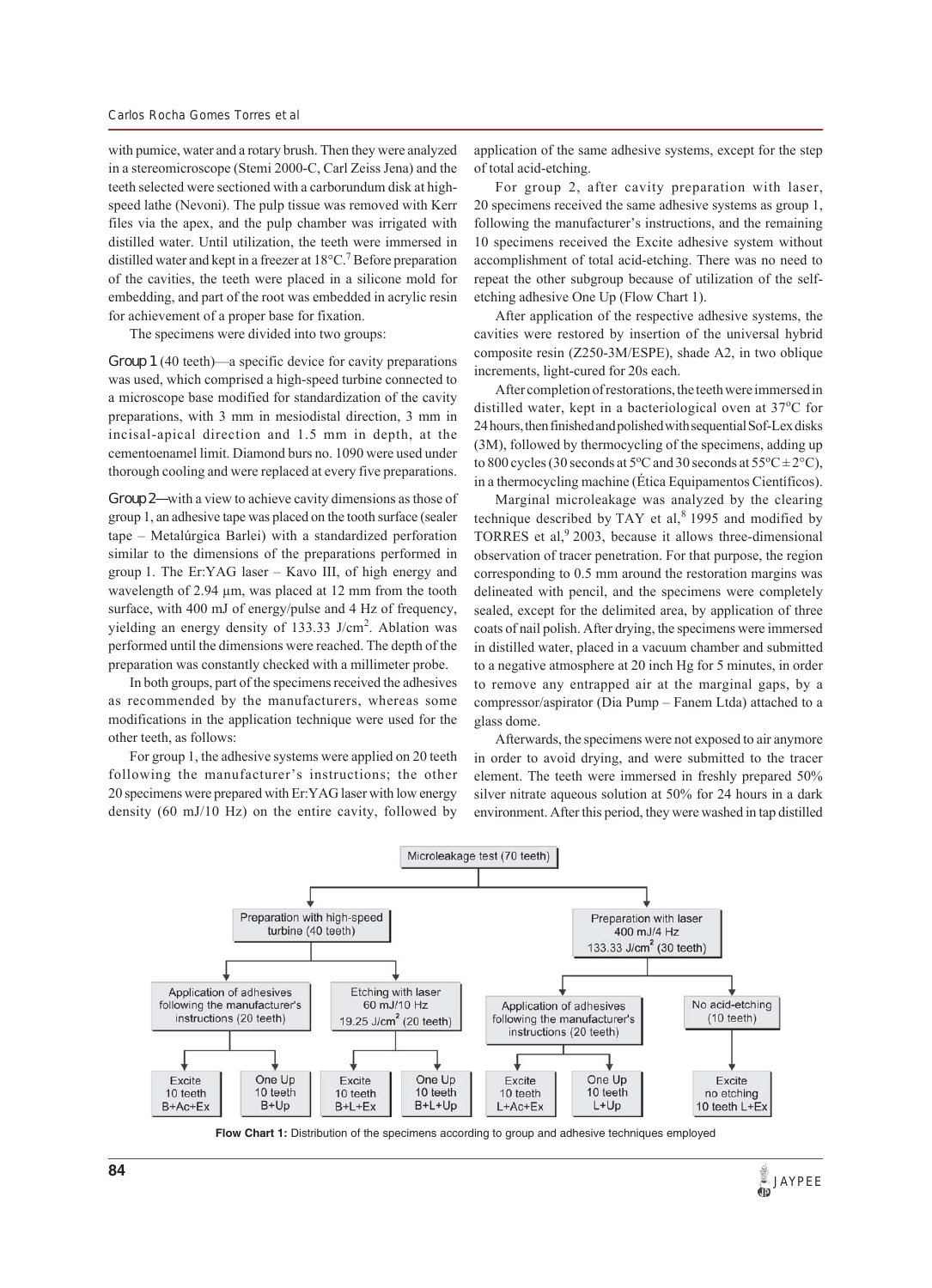*Cavity Preparation with Er:YAG Laser or Rotary Instruments: Investigation of the Composite Resin Restorations Interface*

water for 10 minutes, immersed in developing solution (Kodak) and exposed to fluorescent light for 12 hours, followed by washing in tap water for 2 hours. The teeth were labeled to identify the respective groups, and the nail polish applied on the tooth surface was removed with a blade to enhance decalcification. Transverse sections were performed following the tooth long axis, at nearly 2 mm from the tooth-restoration interface, in mesiodistal direction with a sectioning machine for hard tissues and a diamond disk (Labcut – Extec).

Longitudinal sections were then performed on the mesial and distal aspects with a carborundum disk at high-speed, to separate the buccal aspect that contained the restoration, which were then submitted to the clearing technique.

For that purpose, the blocks containing the restorations were immersed in 6% hydrochloric acid aqueous solution for three days; the solution was shaken three times a day, and was daily changed in order to accelerate the demineralization process. The specimens were washed in tap water for 2 hours, followed by dehydration of the specimens by immersion in increasing ethanol concentrations (70%, 80%, 95%) for 4 hours each, and finally three sequential immersions in absolute ethanol for each. After dehydration, the specimens were immersed in methyl salicylate  $(C_8H_8O_3)$  for the clearing technique, followed by additional immersions in new methyl salicylate until complete transparency of the specimen was achieved, allowing free threedimensional observation of the opaque remnant of the restoration as well as of the pathway of microleakage at the interface.

For evaluation of microleakage, all aspects of the restoration were analyzed by two calibrated examiners. During observation, the specimens were kept immersed in methyl salicylate in a Petri dish, and were taken to a light stereomicroscope with 25× magnification.

All cavity walls were evaluated for measurement of the degree of microleakage. The wall exhibiting the deepest dye leakage was used for quantification of microleakage. A linear measurement was then achieved in millimeters, from the cavosurface angle to the maximum point of penetration. The data achieved were submitted to statistical analysis by utilization of the one-way parametric analysis of variance (ANOVA) and Tukey test for multiple comparisons. A significance level of 5% was employed for all analyses.

## **RESULTS**

The one-way parametric analysis of variance revealed a p-value of 0.00, indicating differences between the subgroups (Table 1).

Figure 1 demonstrates that the group submitted to cavity preparation with laser and acid-etching presented a greater degree of microleakage than the other groups. It also reveals that despite of the lack of statistically significant difference between the subgroups, except for the (L+Ac+Ex), in the subgroups in which the self-etching adhesive was used, regardless of the equipment for cavity preparation (high-speed or laser), there is homogeneity of outcomes and tendency of

*World Journal of Dentistry, April-June 2011;2(2):83-87* **85**

lower degree of marginal microleakage. Figure 2 shows specimens with different degrees of microleakage by silver nitrate.

### **DISCUSSION**

The hermetic sealing of restorations is the primary objective of dentistry, $^{10}$  because only by this there may be long-lasting restorations with no pulp alterations.

The self-etching adhesives, which allow modification of the newly cut dentin surface and infiltrate into it, have been developed with a view to overcome these failures, maybe providing shorter treatment time and better adhesive efficiency.<sup>1</sup>

Utilization of the Er:YAG laser has been considered an effective instrument for cavity preparation. The laser is able to cut as high-speed turbines, stimulate the secondary dentin, have an antibacterial effect<sup>11,3</sup> and may modify the dentin structure, improving the adhesion and consequently the sealing of restorations.<sup>12,21</sup> According to Vissuri et al<sup>13</sup> 1996 and Groth et al<sup>14</sup> 2001, it is able to provide acceptable microretention for adhesive materials, roughening the dentin as the acid-etching.

The radiation with Er:YAG laser removes the smear layer of the dentin and exposes the dentinal tubules, $2,15,16,5$  which theoretically makes the surface more favorable to adhesion with the adhesive systems.

Another finding of investigations is that radiation with laser may make the tooth surface acid-resistant, and thus prevent secondary caries.<sup>4,16,21</sup>

Despite the effects of laser on the tooth structure, microleakage tests comparing conventional preparations with high-speed turbines and the Er:YAG laser did not demonstrate that it might be entirely replaced.<sup>2,5,6</sup>

In the present investigation, the clearing method allowed three-dimensional observation of dye penetration in the specimens, leaving no doubts as to the extension of microleakage (see Figs 2A to F), clarifying the comparisons between the variables proposed and revealing that, despite the variable intensities, microleakage always occurred.

Table 1 reveals that the cavity preparations performed with high-speed turbines or laser presented similar means of marginal leakage, i.e. similar performance, in agreement with the study of Yamada et al<sup>15</sup> 2002, Aranha et al<sup>4</sup> 2005, and different from

| <b>Table 1:</b> Tukey test for multiple comparisons |                                 |                |
|-----------------------------------------------------|---------------------------------|----------------|
| Subgroups                                           | Mean $(\pm$ standard deviation) | Groups         |
| $B+L+Up$                                            | $0.43 \ (\pm 0.39)$             | A              |
| $L+Up$                                              | $0.46 (\pm 0.33)$               | A              |
| $B+Up$                                              | $0.53 \ (\pm 0.35)$             | A              |
| $B + Ac + Ex$                                       | $0.64$ ( $\pm 0.53$ )           | A              |
| $I + Fx$                                            | $0.74 \ (\pm 0.65)$             | $\overline{A}$ |
| $B+I+Fx$                                            | $1.15 (\pm 1.24)$               | A              |
| $L+AC+Ex$                                           | $2.43 (\pm 1.21)$               | в              |
|                                                     |                                 |                |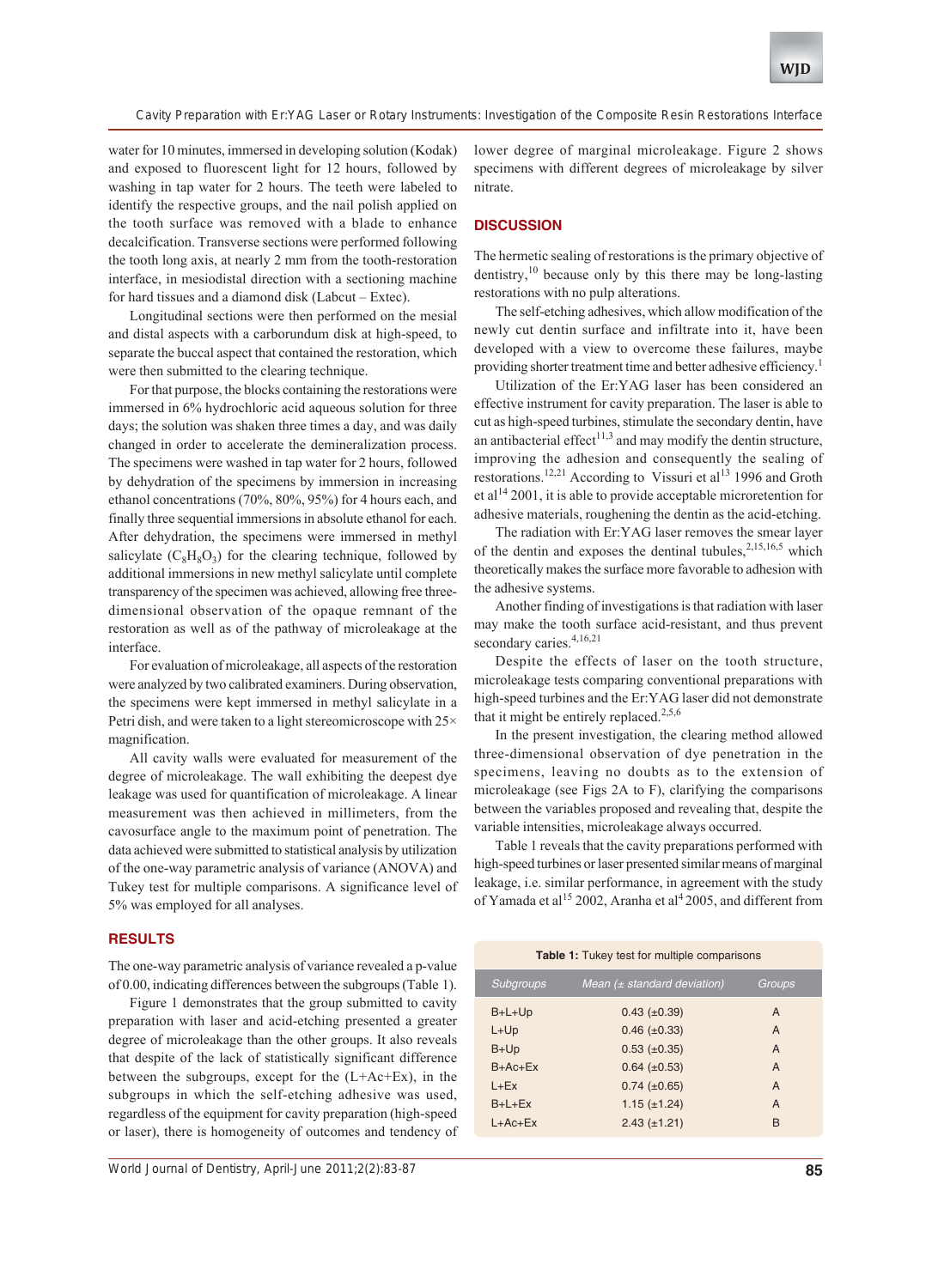*Carlos Rocha Gomes Torres et al*



**Fig. 1:** Box and Whisker Plot diagram of the marginal microleakage in the study groups

others studies,  $2,5,6$  which observed less leakage with the laser preparation.

When the cavity preparation with the high-speed turbine was associated with the surface laser preparation (60 mJ and 10 Hz), there was also no statistically significant difference compared to the acid-etching group. These results are in agreement with Ceballos et  $al^2$  2001. However, some studies consider that laser etching may improve the effectiveness of adhesion to enamel and dentin, $13,21$  reduction in marginal microleakage and increase the surface porosity.14

Martinez-Insua et al $^{17}$  2000, conducted bond strength tests and found that acid-etching was significantly better than that performed with the Er:YAG laser, since the enamel and dentin surfaces prepared with laser exhibited extensive cracking, thereby being unfavorable to adhesion.

It was also observed that the adhesive systems, despite the lack of statistically significant differences in the means of marginal leakage, presented a more homogeneous performance when the self-etching system was employed, as demonstrated in Figure 1 (Box-Plot). There was less variation of the values achieved, and the mean was similar for all three study groups (B+Up; B+L+Up; L+Up).

These results may be assigned to the fact that self-etching systems present a different mechanism of adhesion compared to the conventional, since they yield demineralization of the tooth surface and concomitant infiltration of resin monomers in a single application. No need of previous demineralizing treatment eliminates the need of humidity control, forming a uniformly infiltrated hybrid layer, yet with a small thickness; smear layer particles may be found entrapped in the hybrid layer.<sup>5,21</sup>

On the other hand, when used the self-etching system Etch and Prime 3.0 and it was observed the largest values of marginal leakage, especially at the cervical margins of the cavity.<sup>18</sup>

The cavity preparations with laser submitted to etching with 37% phosphoric acid and conventional adhesive system (L+ Ac+Ex) displayed high microleakage values, with statistical significance compared to the other study groups, in agreement with Ceballos et al<sup>2</sup> 2001. This suggests that laser radiation at 400 mJ with 4 Hz of frequency yields alterations in the tooth structure, as also observed in another study, $14$  which found microcracks on the surface, increased porosity and also irreversible damages to the pulp when the energy is close to 500 mJ. In an investigation conducted by Setien et al<sup>19</sup> 2001, specimens prepared with the Er:YAG laser and etched acids demonstrated absence of the normal pattern of collagen fibers under SEM. The fibers appeared, collapsed and melted,



**Figs 2A to F:** Microleakage by silver nitrate: (A) cavity preparation performed with diamond bur, note plane and regular axial wall; (B) cavity preparation performed with Er:YAG laser, revealing irregular axial wall; (C) specimen with no occurrence of marginal leakage (O); (D) specimen with moderate marginal leakage (1.6 mm); (E) specimen with severe marginal leakage (2.4 mm); (F) specimen with total marginal leakage, penetrating into the dentin toward the pulp